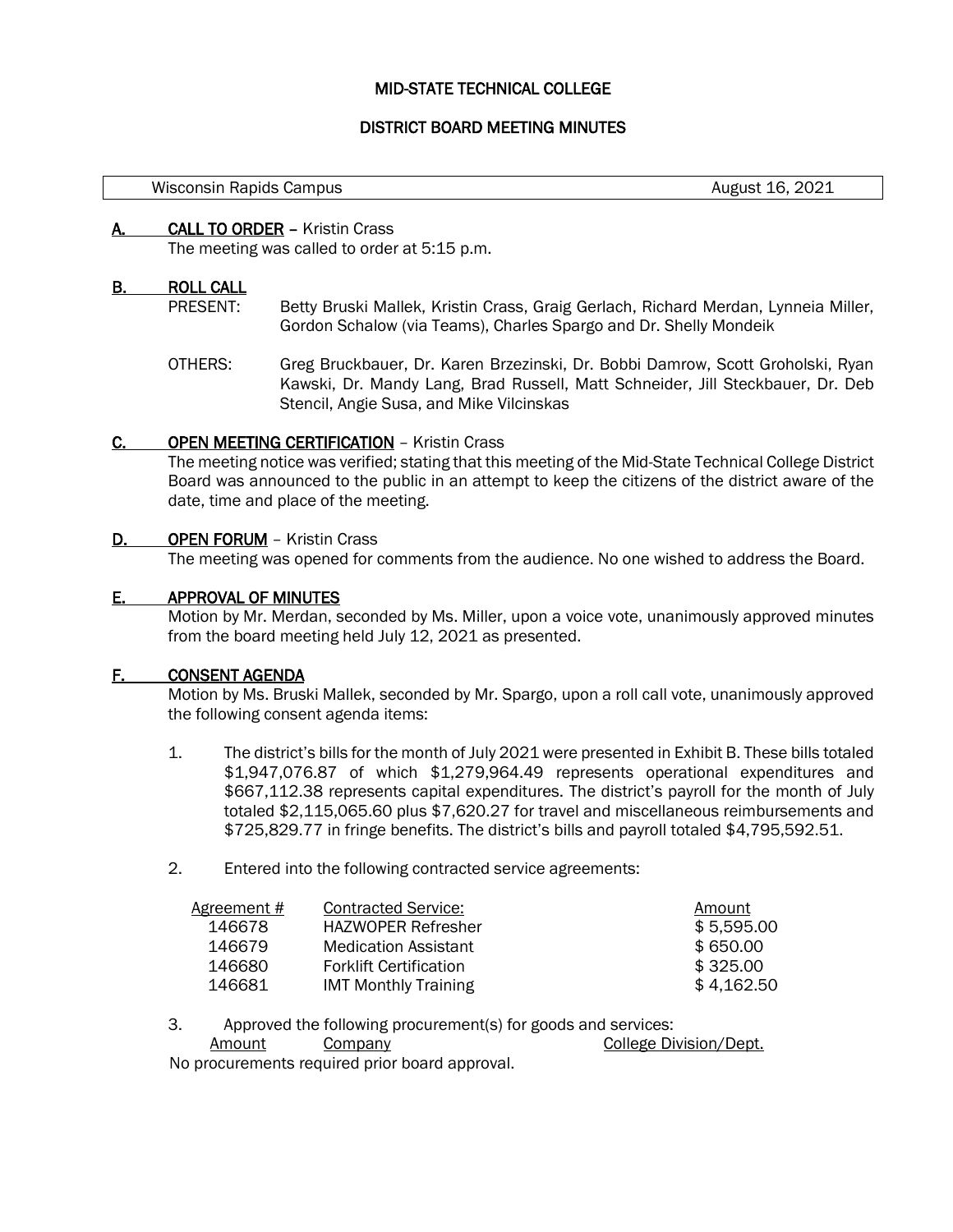Mid-State Technical College District Board Minutes August 16, 2021 Page 2

# G. CHAIRPERSON'S REPORT - Kristin Crass

- 1. Board members were welcomed to the meeting.
- 2. District Boards Association Summer Meeting was held July 15-17 in the Mid-State District. A tour of the Health Care Simulation Center was provided as well as a banquet where Distinguished Alumni Wayne Bushman was honored in person. Those attending commented on sessions attended.
- 3. ACCT Leadership Congress will be held October 13-16 in San Diego. Congress will focus on Advancing Diversity, Equity and Inclusion. Registration is open.
- 4. Board Advance is scheduled for September 28. Suggestions on topics should be provided to Ms. Susa. An agenda will be provided in September.
- 5. The Board discussed format of the meeting moving forward. Conversation regarding virtual options will be held in September and October the Board will move back into its committee structure.
- 6. Future meeting dates (times unless otherwise announced: MONTHLY MEETING Monday, September 20, 2021 Wisconsin Rapids Campus

Committee-of-the-Whole: 4:30 p.m. Board Meeting: 4:45 p.m.

# H. FOUNDATION REPORT – Jill Steckbauer

- 1. As part of the Foundation Strategic Planning Session The Foundation edited their Mission and Vision statements. Mission: Through the generosity of donors, the Foundation invests in student success and supports Mid-State Technical College's strategic plan. Vision: The Foundation fosters the success of every Mid-State Technical College student's education through financial assistance to strengthen Mid-State Technical College as a leading educational provider in our communities.
- 2. Fall scholarships were awarded and were being distributed with financial aid in September. 123 unique scholarships were awarded from 302 applications, totaling nearly \$300,000.
- 3. Board members were invited to the September 16 Scholarship Reception. The event will be held in person as well as virtually.
- 4. Highlights of recent golf events and the upcoming trap event were provided.
- 5. As part of Mid-State's Free Tuition Thursday give-away opportunity with the Wisconsin Rapids Rafters, free tuition was awarded to one student last week. This is the first full award through this partnership.
- I. PRESIDENT'S REPORT Dr. Shelly Mondeik
	- 1. Dr. Mondeik announced Mid-State received the official accreditation letter concurring with HLC evaluation team recommendations – Mid-State is fully accredited with no monitoring requirements.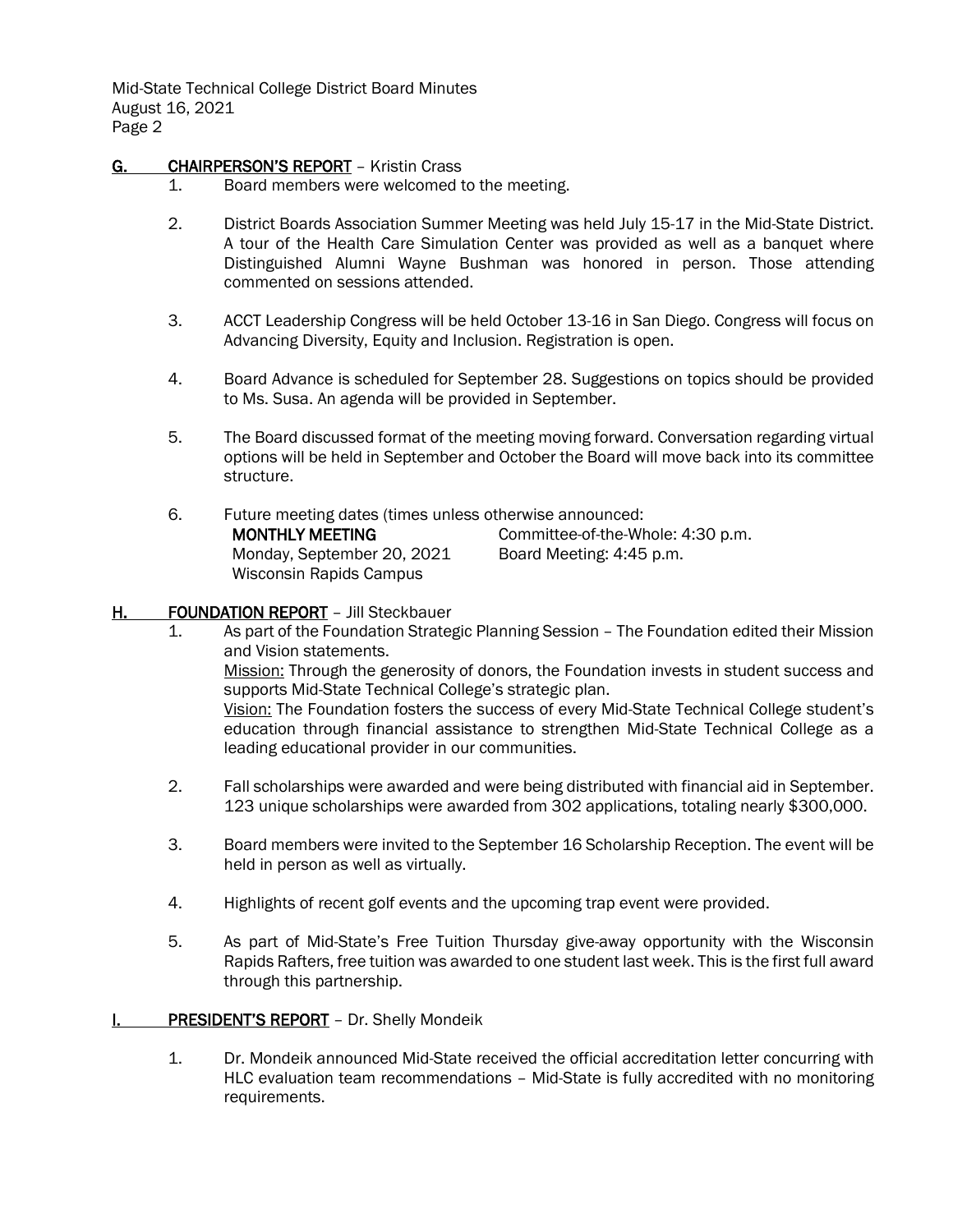Mid-State Technical College District Board Minutes August 16, 2021 Page 3

- 2. Scott Groholski and Are Vang will be considered by the WTCS Board during their September meeting for placement on the Mid-State Board. Both Scott and Are may be seated in September in October to fill Mid-State's Board of Directors.
- 3. Mid-State continues discussion related to partnership for the Advanced Manufacturing, Engineering Technology and Apprenticeship Center. Further information will be provided as it becomes available. Dr. Mondeik also shared about participation in the recent Stevens Point Fire Department ribbon cutting highlighting Mid-State's partnership and participation in the CWIMA golf event.
- 4. The WTC Presidents Association held it's annual organizational meeting, welcoming five new presidents to the system. Dr. Mondeik will act as liaison to the ISA group as part of her role in the Presidents Association this year.

## J. COMMITTEE REPORTS

- 1. FINANCE & INFRASTRUCTURE COMMITTEE Charles Spargo
	- a. TREASURER'S REPORT: No questions or concerns resulted from review of the Treasurer's Report.
	- b. THREE-YEAR FACILITIES PLAN: Mid-State's Three-Year Facilities Plan was presented. Highlights of project plans for years 2021-22 through 2023-24 were provided and discussed.

Motion by Mr. Spargo, seconded by Ms. Bruski mallek, upon a voice vote, unanimously approved submission of Mid-State's Three-Year Facilities Plan to the WTCS Board for consideration of approval.

- c. STATUS OF FY21 INDIEPENDENT FINANCIAL AUDIT: Final fieldwork will occur in September for the year ending June 30, 2021. The final audit reports for FY21 are scheduled to be presented to the Mid-State Board in November.
- d. FINANCE IMPLICATIONS FOR TOPICS IN OTHER COMMITTEES: No topics discussed.
- 2. ACADEMIC & STUDENT SERVICES COMMITTEE Betty Bruski Mallek
	- a. FY22 READINESS: Information related to activities and professional development opportunities planned for Fall 2021 semester were shared. Faculty Teaching and Learning Days and Faculty In-Service were highlighted. Classes begin August 23.
	- b. STUDENT DEBT FORGIVENESS: Mid-State recently implemented a debt forgiveness program to re-engage students enrolled during the COVID pandemic. Funding received from the American Rescue Plan were used to support students. A three tier debt forgiveness program was implemented and contact with each student was made to inform and engage.
- 3. HUMAN RESOURCES & EXTERNAL RELATIONS COMMITTEE Lynneia Miller
	- a. EMPLOYEE ENGAGEMENT: The College hosted Mid-State Night at the Rafters and College-Wide In-Service recently. Highlights and photos from each event were shared.